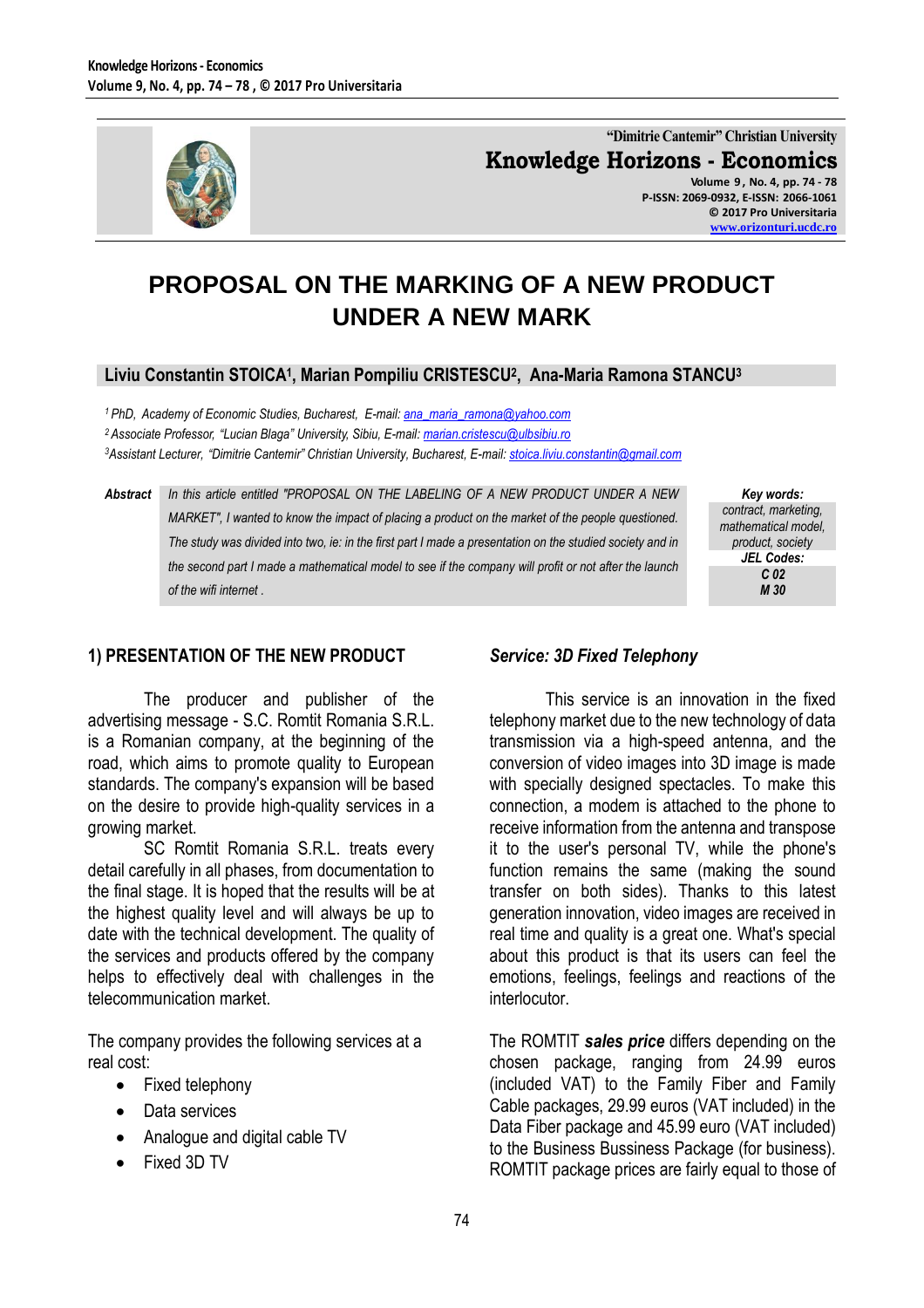competitors after the market; UPC ROMTELECOM, but besides our competitors, we have 3D telephony.

## *Distribution*

In order to reach the target users more easily, we created several headquarters located in the big neighborhoods, so within a maximum of 2 working days a team of ROMTIT will be presented at the indicated address and will install the services free of charge. Our headquarters are located in the Militari neighborhood, 154 Iuliu Maniu street, bl A5, sc A, ap 2 (opposite the Cora shop). In the UnireaShopping Center store on the 1st floor, Mall Vitan floor 2 and in the Stefan cel Mare neighborhood no. 54, bl C76, sc G, ap 2 (opposite the Dinamo Stadium). Our addresses can also be found on www.romtit.ro, where you can find out more about us and the services we offer

## *Promotion*

ROMTIT services will be promoted in advertising spots on the most watched TV channels, in periodical publications such as TV guides: Freedom, ProTV Magazin, but also in newspaper pages: National Journal, Evening of the Day, and so on. It will also appeal to larger prints, positioned in public, cinema, and nand so onafe venues, especially those frequented by the target consumer segment.

# *a) TARGET AUDIENCE*

Therefore, ROMTIT customers are willing to pay a reasonable price in order to be able to use high-quality 3D telephony services, internet and television. ROMTIT introduces 3D telephony for the first time in our country. These services are addressed to individuals and businesses.

a. Individuals:

Age: 25-45 years Originating environment: urban Income: medium, high,

Secondary education,

Lifestyle and personality: The targeted clients have an active lifestyle, they are balanced, balanced personalities who know how to make the right choice for them and who have a great interest in communicating easily and permanently in touch with everything what's new with your loved ones. They have a well-founded family and the vast majority of them are gone all the time and are away from their loved ones for a long time.

b. Legal entities: All medium and large companies, those that are developing, those who want to expand into more locations or are already developed.

#### *b) POSITIONING THE ROMTIT BRAND AND THE TARGET AUDIENCE*

This service is available for the first time in Romania. It's easy and easy to install. There is no need for a cable, all of which is transmitted through the waves. An antenna that helps capture waves is secured with a password that only the user knows, and the modem receives all the information wirelessly. It is the easiest way to communicate with loved ones, but also to conclude long distance contracts. There is no need for long and tiring journeys to conclude a contract or to take part in a conference. It is a very useful service for companies.

First, money and time are saved, and in a company the two resources are very precious. Business representatives no longer have to travel around the world to discuss or advise with their partners. Now, with the new service offered by ROMTIT, the leadership of a company is no longer so exhausting. With the help of this service, it is possible to conclude contracts with companies from other countries even from the office, conferences with people from all countries can be organized without having to travel. Because of this type of business, business meetings are just like "face to face". In the 21st century, time is a very precious resource. We now offer you the opportunity to spend more time with family. As for individuals, they can be close to their loved ones at any time regardless of the distance that separates them.

## *c) THE IDENTITY OF THE ROMTIT BRAND AND THE CONTENT OF THE MESSAGE*

Abbreviation from Romania; telephony, internet and television has formed a nucleus that gave birth to the ROMTIT brand name, which inspires power and stability. *The prince*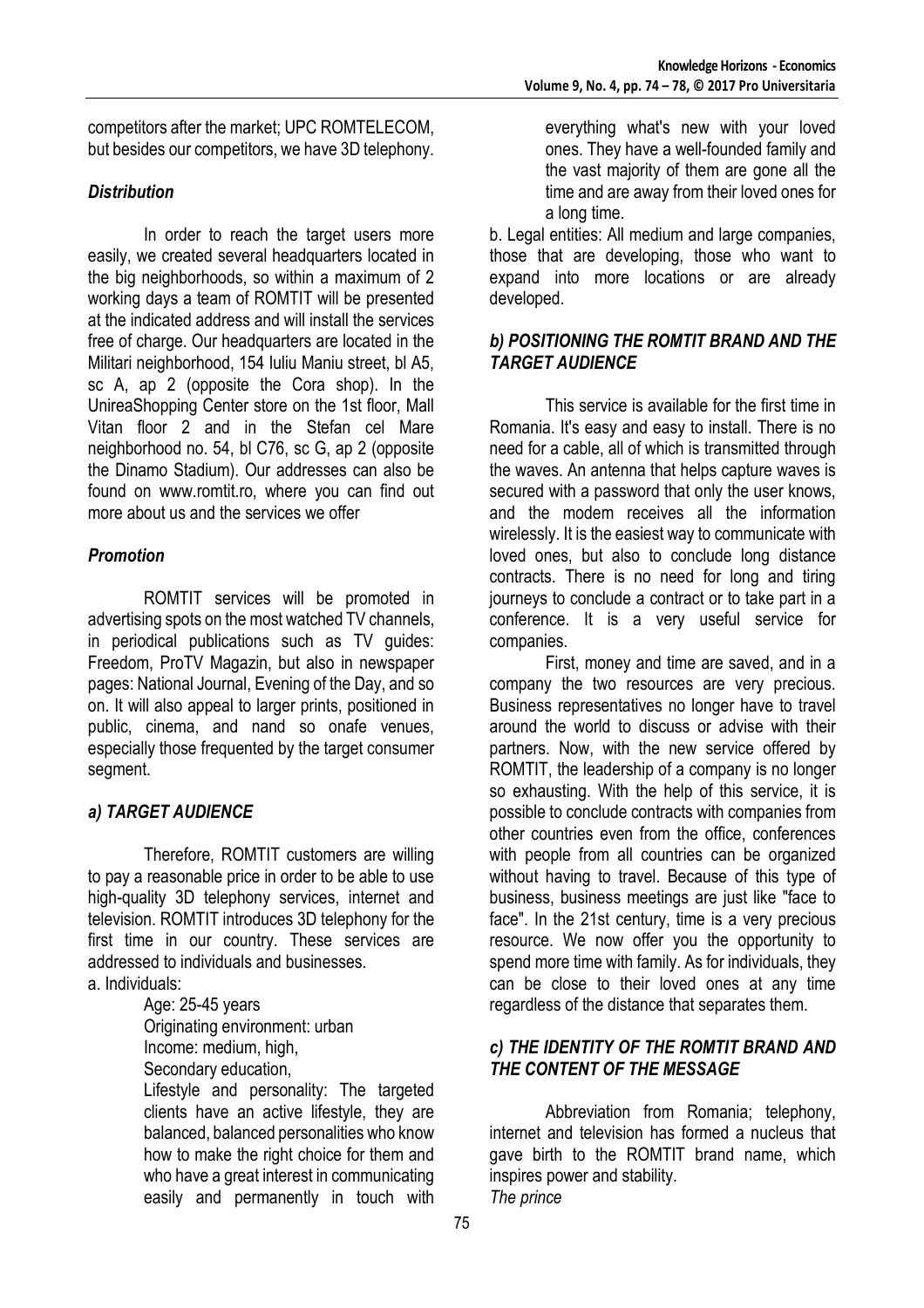"Connecting people" are the keywords suggested by the image of interconnected people. Different colors of this indicate environmental differences, culture, and so on. and yet nothing prevents them from building a unitary one, not even the distance that separates them. ROMTIT service packs are presented individually along with the corresponding price so that any customer can make the choice that suits her best. Colorful living images inspire life and well-being brought to customers once they have subscribed to the company's services.

#### *Slogan*

 $\overline{a}$ 

"Everything is now simpler" or "Stay close to your loved ones" refers to the new recipe offered by S.C. ROMTIT Romania S.R.L., namely the service packages. It guarantees simplicity, modernity and ease in choosing the right ones and paying them in one invoice, so the headaches with the roads and lost time at the counter will disappear forever.

#### *d) THE LAYOUT OF AN AD TO BE PUBLISHED IN A REGULAR PUBLICATION*

To promote ROMTIT in a periodical publication, the weekly magazine ProTV Magazin was chosen. This is addressed to a segment of the population that includes the ROMTIT target segment. This publication presents in its pages news, trends, and the TV guide of the week, this representative the perfect opportunity to insert our package offer. Thus, the readers of the magazine are brought to know the services and offers of our company, being able to be clear and oriented towards simplicity and ease. For a better exposure, the ad is 1/1 and is located on the right side of the magazine.

#### **2) MAKING A MATHEMATICAL MODEL FOR LAUNCHING A PRODUCT ON THE MARKET<sup>1</sup>**

SC ROMTIT Romania S.R.L wants to launch wifi internet for the questioned people. As a result of the contracts, the company gets a profit from the launch of the wifi internet for women of 200 u.m. (lei, euro, dollars, and so on.), and from the male, the company obtains a profit of 160 u.m. (lei, euro, dollars, and so on.).

In the coming weeks, the company has 2000 contracts, as follows:

- For women, 36 hours (50 days \* 6 hours / day = 300 hours) are allocated;
- For men, 40 hours (30 days \* 10 hours / day = 300 hours) are allocated.

The company has in stock 1200 contracts for female and 800 contracts for male<sup>2</sup>. Contracts and all related documentation have a total area of 6 m<sup>2</sup> , so for contracts of persons of women is 1.6 m<sup>2</sup> and for contracts of persons of sex male of 1 m<sup>2</sup>.

The company wants to set the wifi launch plan in the next period so the profit is maximum.

Information about the wifi internet launch was provided to me by the office worker.

In order to achieve the mathematical model, we synthesized the data in Table 1.

| Resources        | Contracts   |             | Available  |
|------------------|-------------|-------------|------------|
|                  | women       | men         |            |
|                  | $12$ (days) | $20$ (days) | 600 (hour) |
| R <sub>2</sub>   | $1,6$ (m2)  | (m2)        | $60$ (m2)  |
| Advantage (u.m.) | 100 u.m.    | 80 u.m.     |            |

Table 1 - Data Synthesis

<sup>2</sup>Fisher D., "Optimization and simplification of hierarchical clustering", Proceedings of 1st Int. Conf. on Knowledge Discovery and Data Mining (KDD'95), pg.118-123, Montreal, Canada, 1995

<sup>&</sup>lt;sup>1</sup> Stancu Ana-Maria Ramona, Lungu Ion, "Realizarea unui model matematic", Conferința Națională cu participare Internațională, Revista " Knowledge Horizons – Economics", Vol 7, Issue 1, ISSN 2066-1061, 2015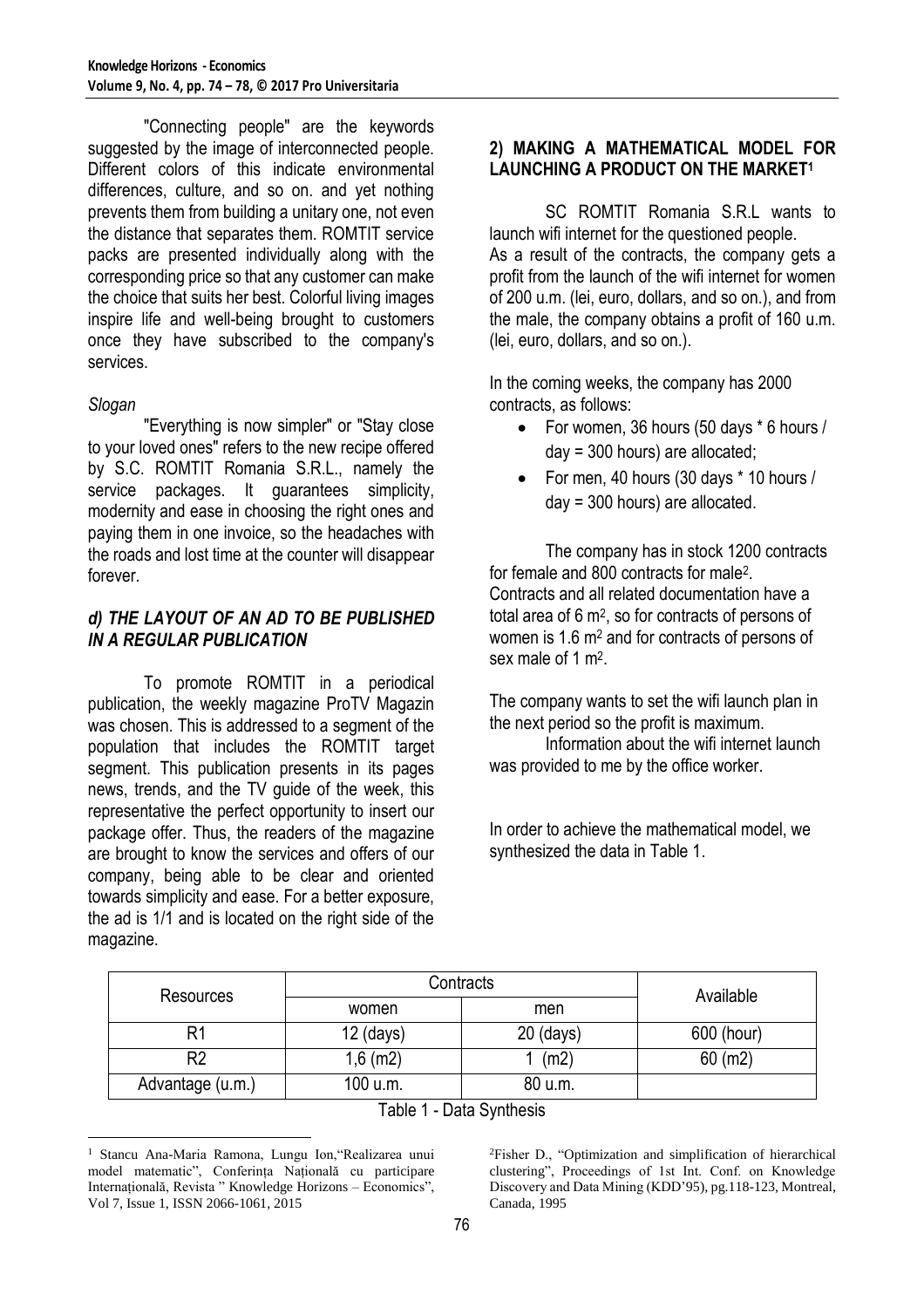To accomplish the mathematical model, I must follow several steps.

In the first step, they must identify the variables and units of measure (the unknowns of the problem are the decision variables).

That is, the decision variables are:

 $x$  1 - female  $(F)$ ;  $x2$  - male  $(M)$ .

So, using the decision variables, the

mathematical model is achieved. In the second step I have to calculate the total profit, which should be maximized with the objective function.

I know that the profit for females (F) is 50 u.m. and the company produces 60 \* x1, and for men (M) it is 40 u.m. and the company produces a 40 \* x2.

So the objective function will be:  $f(x) = 200 *$  $x_1 + 160 * x_2 = MAX(u.m.)$ 

In stage three, they express the restrictions that must meet various conditions: hours, number of cards, days, and so on.

$$
\begin{cases} 12 * x_1 + 20 * x_2 \le 600 \\ 16 * x_1 + 10 * x_2 \le 600 \\ x_2 \le 40 \end{cases}
$$

In the fourth step I have to set the conditions of non-negativity, ie:  $x_1 \geq 0, x_2 \geq 0$ 

Under the stages and restrictions I will have:

$$
\max_{1} f(x) = 100 * x_1 + 80 * x_2
$$
  
\n
$$
\begin{cases}\n12 * x_1 + 20 * x_2 \le 600 \text{ (ore)} \\
16 * x_1 + 10 * x_2 \le 600 \\
x_2 \le 40 \\
x_1 \ge 0, x_2 \ge 0\n\end{cases}
$$

I still resolve the issue by the graphical method.

The first step is to visualize the set of admissible solutions that satisfy the conditions of non-negation.

I see the point that satisfies inequality:  $d_1: 12 *$  $x_1 + 20 * x_2 \le 600$ 

If 
$$
x_1 = 0
$$
 so  $20 * x_2 = 300$ ,  
deci  $x_2 = 30$ 

$$
\begin{array}{rl} \text{If} \ x_2 = 0 & \text{so} \ 12 * x_2 = 300 \ , \\ \text{deci} \ x_1 = & 25 \end{array}
$$

I have the point  $A(0, 30)$  și  $B(25, 0)$ I see the point that satisfies inequality:

 $x_2 = 0$  și  $d_2$ :  $x_2 = 40$  and I will have the point C (0, 20)

I see the point that satisfies inequality:  $16 \times x_1 +$  $10x_2 \le 600$ 

 $d_3$ : 16 \*  $x_1$  + 10 \*  $x_2$  = 600 If  $x_1 = 0$  then  $10 * x_2 = 600$ , so  $x_2 =$ 60 If  $x_2 = 0$  then  $16 * x_1 = 600$ , so  $x_1 =$ 37.5

I have point D (0, 60) and E (37.5, 0)

In the second stage the optimal solution is determined, the stage where I assume I will have 60 contracts for female and 40 contracts for male.

I know that:  $f(x) = 100 * x_1 + 80 * x_2$ . So, point (10, 20) is in the set of admissible solutions of function *f*.

Then I will: 100\*60+80\*40 = 6000+3200 = 9200 9200 if and only if  $100 * x_1 + 80 * x_2 =$ 9200

So,  $(\forall) x_1, x_2$  function *f* brings a profit de 9200. Whether  $100 \times x_1 + 80 \times x_2 = 9200$ 

If 
$$
x_1 = 0
$$
 then  $80 * x_2 =$   
\n9200, so  $x_2 = 115$   
\nIf  $x_2 = 0$  then  $100 * x_1 =$   
\n9200, so  $x_1 = 92$ 

I want to make a double profit.

 $100 * x_1 + 80 * x_2 = 18400$ If  $x_1 = 0$  then  $80 * x_2 = 18400$ , so  $x_2 = 230$ If  $x_2 = 0$  then  $100 \times x_1 = 18400$ , so  $x_1 = 184$ I have the point F (0, 230) şi G (184, 0)

I will have the following graph: